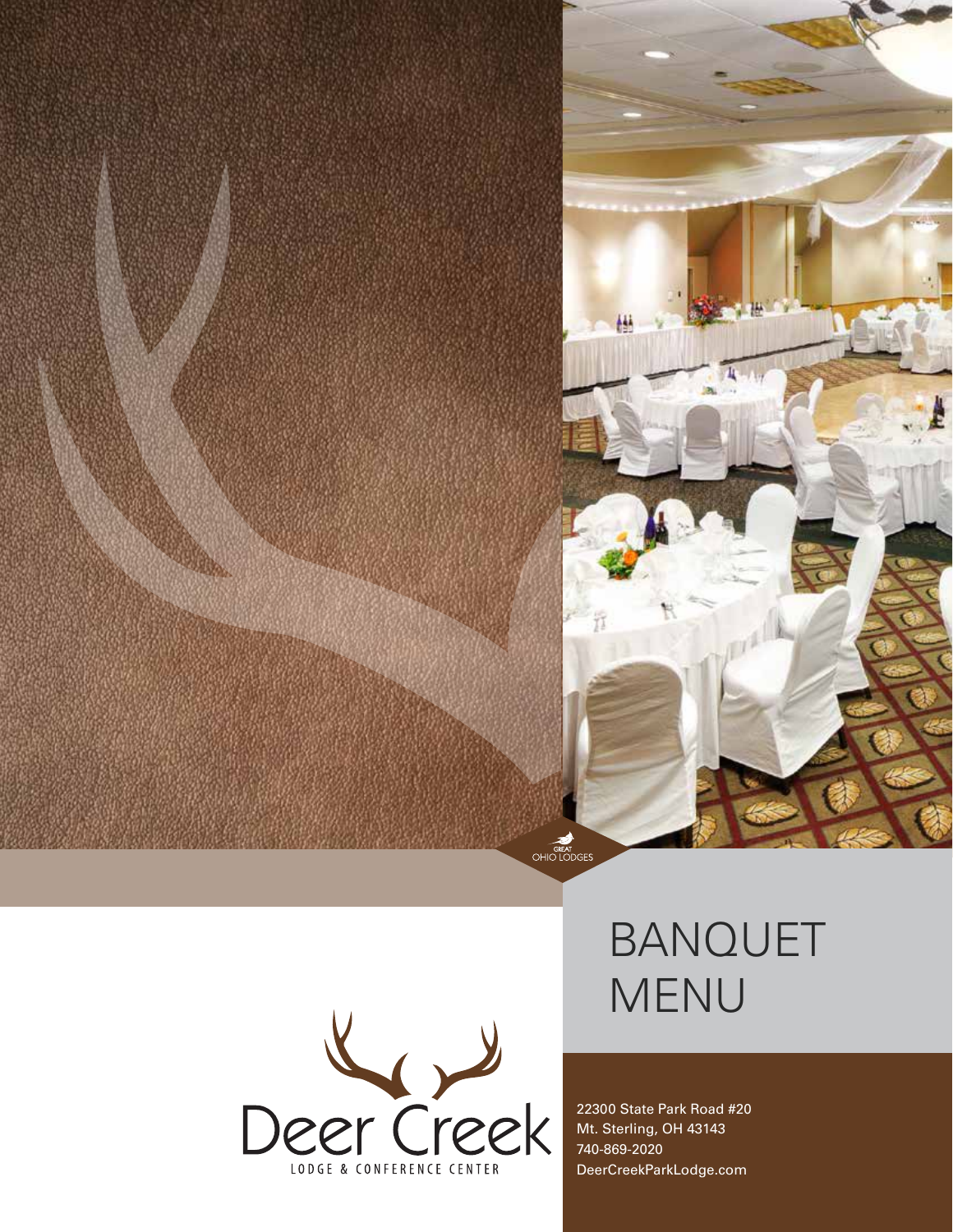# **MEETING REFRESHMENTS**

#### **START TO FINISH PACKAGE**

#### 18.95 / person

- » Start the Day with **The Presidental Continental Refresh**
	- › Fresh Fruit Display
	- › Assorted Danish and Muffins
	- › Assorted Yogurts
	- › Selection of Bottled Juices, Colombian Coffees, and Assorted Teas
- » Followed by a **Mid-Morning Coffee & Soda Break**

#### **FUN FIX**

- 6.95 / person
- » Assorted Fresh Baked Cookies
- » Assorted Sodas
- » Colombian Coffees, and Assorted Teas

#### **BAKERY BREAK**

9.95 / person

- » Assorted Fresh Baked Cookies
- » Chocolate Fudge Brownies
- » Sliced Fresh Seasonal Fruit
- » Assorted Sodas, Colombian Coffees, and Assorted Teas

#### **BIG DIPPERS**

10.95 / person

- » **Choice of Three:**
	- › Fresh Potato Chips and Dip
	- › Fresh Tortilla Chips and Salsa
	- › Sliced Vegetables and Hummus
	- › Sliced Fruit and Yogurt Dip
	- › Soft Pretzels with Mustard and Cheese Sauce
- » Assorted Sodas, Bottled Water

#### **7th INNING STRETCH**

#### 10.95 / person

- » Soft Pretzels with Mustard and Cheese Sauce
- » Freshly Made Popcorn
- » Cracker Jacks
- » Variety Pack Peanuts
- » Chex Mix Packets
- » Assorted Sodas and Bottled Water

#### **SIESTA FIESTA**

10.95 / person

- » Tri Color Tortilla Chips
- » Chili Con Queso Sauce
- » Salsa and Guacamole Dip
- » Assorted Soda and Bottled Water

#### » Finish with **The Bakery Break**

- › Assorted Fresh Baked Cookies
- › Chocolate Fudge Brownies
- › Sliced Fresh Seasonal Fruit
- › Assorted Sodas, Colombian Coffees, and Assorted Teas

#### **BEVERAGES**

| Coffee, Decaf Coffee,                 |  |
|---------------------------------------|--|
| Assorted Hot Teas 32.95 / gallon      |  |
|                                       |  |
|                                       |  |
|                                       |  |
|                                       |  |
|                                       |  |
|                                       |  |
|                                       |  |
| Assorted Bottled Juices 2.75 / bottle |  |
| (Orange, Cranberry & Apple)           |  |
|                                       |  |

#### **BREAKFAST AND SNACK SELECTIONS**

| Bagels with Cream Cheese  24.00 / dozen      |  |
|----------------------------------------------|--|
|                                              |  |
| Brownies with or without Nuts  24.00 / dozen |  |

#### **SNACKS**

| House Made Potato Chips with Dip  9.00 / pound |  |
|------------------------------------------------|--|
|                                                |  |
|                                                |  |
| Table Snack Baskets  10.00 / basket            |  |
|                                                |  |
|                                                |  |

*All prices are subject to a 20% taxable service charge and sales tax. Prices are subject to change. Guarantees must be provided ten days prior to the function. Consuming raw or undercooked meats, poultry, seafood, shellfish, or eggs may increase foodborne illness, especially if you have certain medical conditions.*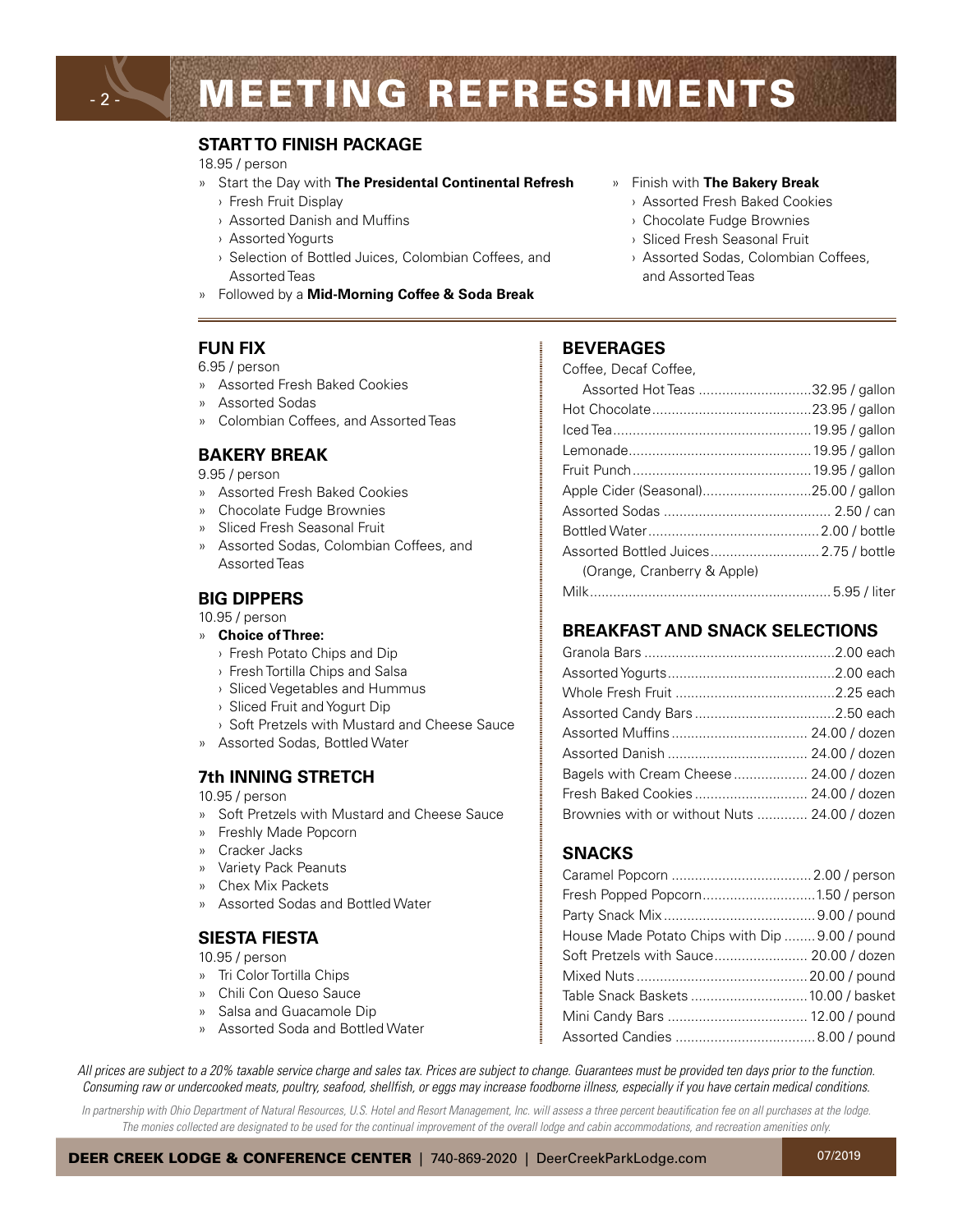# BREAKFAST

# CONTINENTAL

#### **PRESIDENTIAL**

10.95 / person

- 3 -

- » Fresh Fruit Display
- » Assorted Danish and Muffins
- » Assorted Yogurts
- » Selection of Bottled Juices, Colombian Coffees, and Assorted Teas

#### **JUMP START**

9.95 / person

- » Seasonal Fresh Fruit Bowl
- » Assorted Yogurts and Granola
- » Bagels and Cream Cheese
- » Selection of Bottled Juices, Colombian Coffee, and Assorted Teas

## PLATED ENTREES

*Maximum of 25 Guests* 

#### **BEST OF THE PARK**

12.95 / person

- » Scrambled Eggs
- » Seasoned Breakfast Potatoes
- **» Choice of One:**
	- › Bacon
	- › Sausage Links
	- › Turkey Bacon
	- › Turkey Sausage
- **» Choice of One:**
	- › Silver Dollar Pancakes
	- › French Toast
- » Colombian Coffee and Assorted Teas

## **STEAK & EGGS**

19.95 / person

- » Sirloin Steak
- » Scrambled Eggs
- » Hash browns
- » Buttermilk Biscuits
- » Colombian Coffee and Assorted Teas

#### **GRANDMA'S GRIDDLE**

#### 10.95 / person

- **» Choice of One:**
	- › Waffles
	- › Thick Sliced French Toast
	- › Pancakes
- **» Choice of One:**
	- › Bacon
	- › Sausage Link
	- › Turkey Bacon
	- › Turkey Sausage
- » Colombian Coffee and Assorted Teas

## **UP AND AT 'EM**

10.95 / person

- » Croissant Filled with Scrambled Eggs, American Cheese, and Ham
- » Seasoned Breakfast Potatoes
- » Colombian Coffee and Assorted Teas

*All prices are subject to a 20% taxable service charge and sales tax. Prices are subject to change. Guarantees must be provided ten days prior to the function. Consuming raw or undercooked meats, poultry, seafood, shellfish, or eggs may increase foodborne illness, especially if you have certain medical conditions.*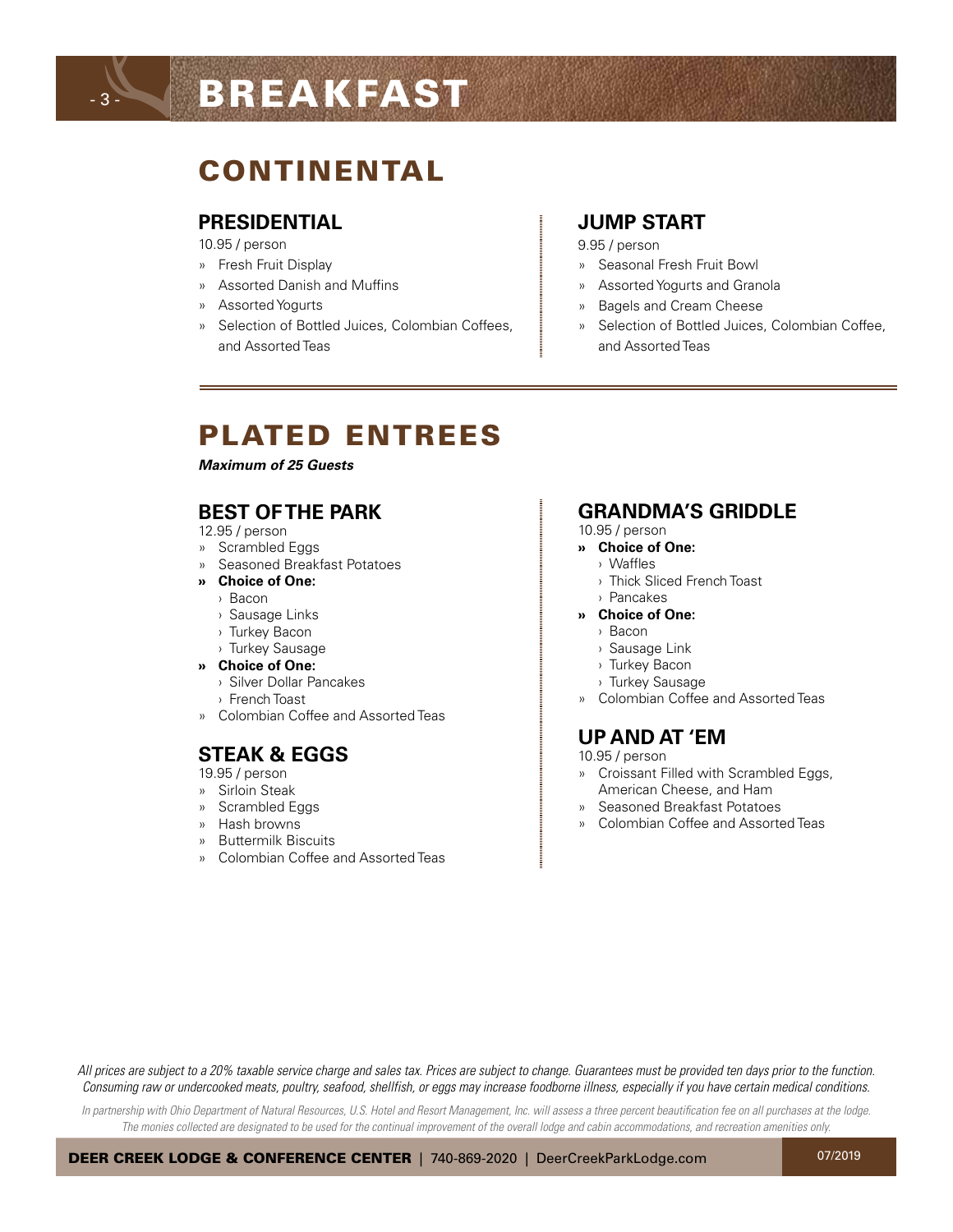# BREAKFAST

## **BUFFFTS**

*Additional Fees May Apply if Minimum Buffet Numbers Are Not Met*

#### **GREAT BEGINNINGS**

*Minimum of 15 Guests*

12.95 / person

- 4 -

- » Whole Fruit
- » Scrambled Eggs
- » Seasoned Breakfast Potatoes
- **» Choice of One:**
	- › Bacon
	- › Sausage Links
	- › Turkey Bacon
	- › Turkey Sausage
- » Yogurt Parfait with Granola
- » Orange and Cranberry Juices
- » Colombian Coffee and Assorted Teas

#### **THE FARMHOUSE**

*Minimum of 25 Guests*

14.95 / person

- » Fresh Fruit
- » Scrambled Eggs
- » Seasoned Breakfast Potatoes
- » French Toast
- **» Choice of Two:**
	- › Bacon
	- › Sausage Links
	- › Turkey Bacon
	- › Turkey Sausage
- » Assorted Oven Baked Breakfast Pastries
- » Yogurt Parfait with Granola
- » Orange and Cranberry Juices
- » Colombian Coffee and Assorted Teas

## **COUNTRYSIDE**

*Minimum of 25 Guests*

14.95 / person

- » Seasonal Sliced Fresh fruit
- » Scrambled Eggs
- » Seasoned Breakfast Potatoes
- **» Choice of Two:**
	- › Bacon
	- › Sausage Links
	- › Turkey Bacon
	- › Turkey Sausage
- » Sausage Gravy and Buttermilk Biscuits
- » Orange and Cranberry Juices
- » Colombian Coffees and Assorted Teas

## » Yogurt Parfait with Granola

*All prices are subject to a 20% taxable service charge and sales tax. Prices are subject to change. Guarantees must be provided ten days prior to the function. Consuming raw or undercooked meats, poultry, seafood, shellfish, or eggs may increase foodborne illness, especially if you have certain medical conditions.*

*In partnership with Ohio Department of Natural Resources, U.S. Hotel and Resort Management, Inc. will assess a three percent beautification fee on all purchases at the lodge.*  The monies collected are designated to be used for the continual improvement of the overall lodge and cabin accommodations, and recreation amenities only.

# **BREAKFAST YOUR WAY**

*Minimum of 15 Guests* 15.95 / person

- **» Choose Two:**
	- › Scrambled Eggs
	- › French Toast
	- › Sausage Gravy and Butter Milk Biscuits
	- › Vegetable Quiche
	- › Bacon and Cheddar Cheese Quiche
- **» Choose Two:**
	- › Bacon
	- › Sausage Links
	- › Turkey Bacon
	- › Turkey Sausage
- **» Choose One:**
	- › Grits
	- › Shredded Hash Brown
	- › Home Fries

#### **» Choose Two:**

- › Apple Streusel
- › Yogurt Parfait with Granola
- › Muffins
- › Danish
- › Sliced Fruit
- › Oatmeal
- › Cereal and Milk
- » Orange and Cranberry Juices, Columbian Coffees and Assorted Teas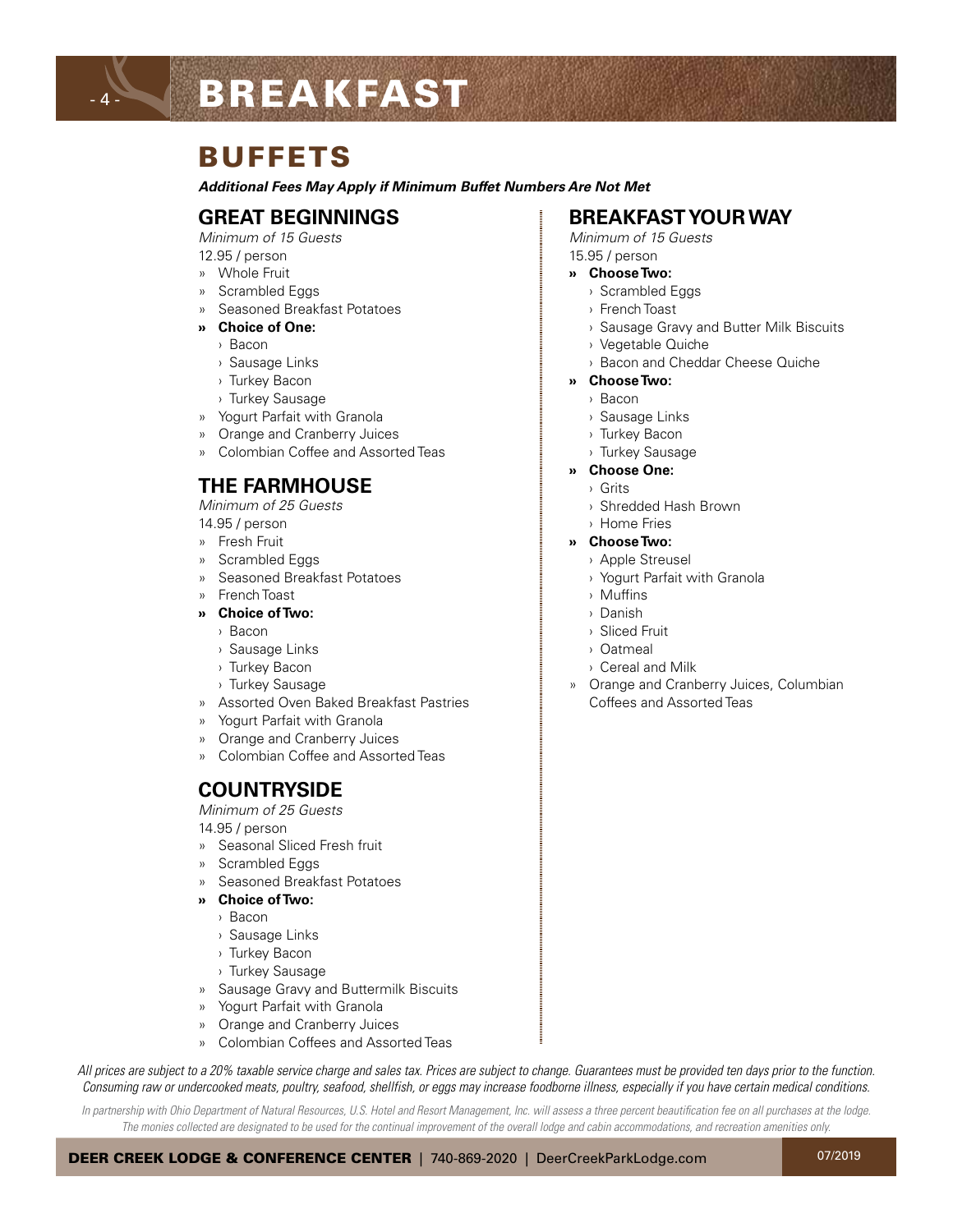## SANDWICHES & SALADS

*All Sandwiches Include Side Salad and your choice of Creamy Coleslaw, Home-Style Potato Salad or Potato Chips, Iced Tea and Lemonade*

#### **THE CROISSANT-WICH**

12.95 / person

- 5 -

- **» Choice of One:**
	- › Smoked Turkey and Provolone
	- › Turkey, Bacon and Pepper Jack
	- › Ham and Swiss
	- › Beef and Cheddar Cheese
	- › Chicken or Tuna Salad
- » Garnished with Leaf Lettuce, Sliced Tomato, and Onion

## **WATERLOO CHICKEN SALAD**

12.95 / person

Grilled Breast of Chicken on top of Chopped Romaine, Bacon Bits, Sweetened Craisins and Crumbled Bleu Cheese Tossed in our House Made Sweet and Sour Dressing Served with a Breadstick

### **THE DAGWOOD**

12.95 / person Turkey Breast, Ham, and Pastrami with Lettuce, Tomato, Swiss and American Cheeses, Red Onion, Layered on a Hoagie Roll

### **CHICKEN CAESAR SALAD**

12.95 / person

Crisp Romaine Lettuce Tossed with Parmesan Cheese and Croutons Tossed in a Creamy Caesar Dressing and Topped with a Grilled Chicken Breast Served with a Breadstick

## **TRIO SALAD PLATE**

10.95 / person Made Fresh Daily our Chicken Salad, Tuna Salad, and Egg Salad Served with Toasted Baguette Slices

# PLATED

*Tossed Garden Salad, Rolls and Butter, Choice of One Dessert, Lemonade, and Iced Tea*

## **FISH & CHIPS**

15.95 / person Deep Fried Battered Cod Served with Potato Wedges and Creamy Cole Slaw (in place of salad)

### **LASAGNA**

*Minimum of 10 Orders* 15.95 / person

- **» Choice of One:**
	- › Vegetable or Meat Lasagna
	- › Vegetable
- » Garlic Toast

### **PRIMAVERA**

15.95 / person Sautéed Garden Vegetables with a Garlic infused Olive Oil Served with a Garlic Bread Stick

#### **CHICKEN PARMESAN**

16.95 / person Breast of Chicken Coated with Parmesan Cheese, Bread Crumbs and Herbs Sautéed and Served Over Pasta Marinara

## **BLACKENED CHICKEN**

16.95 / person Pan-Seared Breast of Chicken with Blackened Seasoning served with Rice Pilaf Choice of One Vegetable

*We gladly offer two or more entrees at an additional fee of \$2.50 per person for each additional entree. Some restrictions may apply.*

*Please note that all beef entrees are cooked to a medium temperature.*

*All prices are subject to a 20% taxable service charge and sales tax. Prices are subject to change. Guarantees must be provided ten days prior to the function. Consuming raw or undercooked meats, poultry, seafood, shellfish, or eggs may increase foodborne illness, especially if you have certain medical conditions.*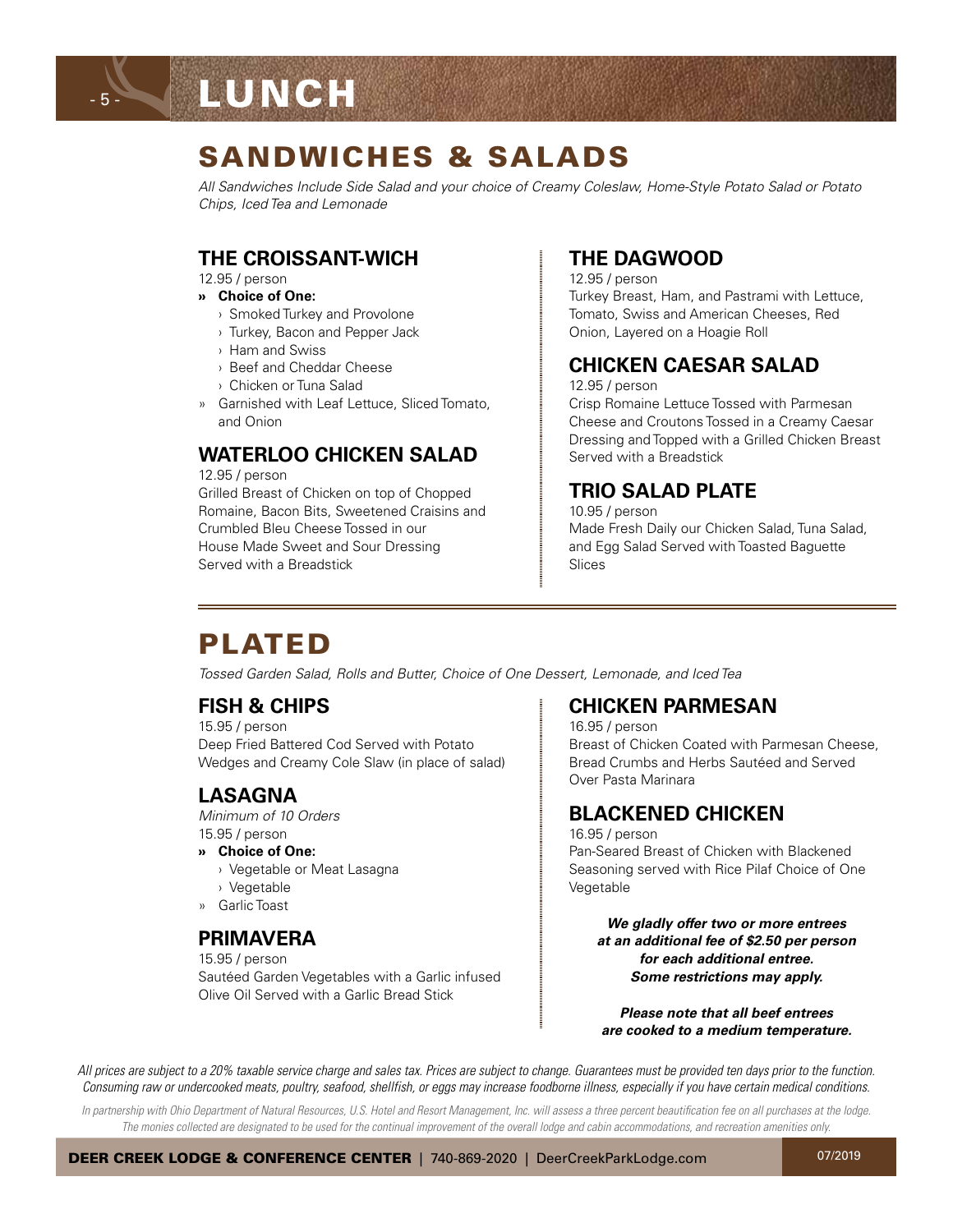# **LUNCH**

# THEMED BUFFETS

#### *Minimum of 25 Guests*

*All Buffets Include a Choice of Two Beverages: Lemonade, Iced Tea, or Coffee*

### **OH-IO BUFFET**

14.95 / person

- 6 -

- » Pasta Salad
- » Potato Salad
- » Coleslaw

#### **» Choice of Two:**

- › Ham
- › Turkey
- › Salami
- › Roast Beef
- » Lettuce, Tomato, Onion
- » Assorted Sliced Cheeses
- » Mustard and Mayonnaise
- » Assorted Breads
- » Potato Chips
- » Cookies or Brownies

## **SOUP & SALAD**

#### 14.50 / person

- » Garden Salad Bar with Assorted Toppings Salad Dressings and toppings
- **» Choice of Two:**
	- › Spinach Salad
	- › Waterloo Salad
	- › Caesar Salad
	- › Coleslaw
	- › Pesto Pasta Salad
	- › Potato Salad
- **» Choice of Two:**
	- › Meatless Chili
	- › Chicken Noodle
	- › Vegetable (Broth Base)
	- › Baked Potato
	- › Beef Vegetable
	- › Italian Sausage and Cabbage
	- › Garlic Tomato and Onion
	- › Broccoli Cheese
- » Dinner Rolls
- » Cookies or Brownies

## **SOME LIKE IT HOT**

- 16.95 / person
- **» Choice of Two:**
	- › 1/4 Pound Burger
	- › Shredded BBQ Beef
	- › Pulled Pork
	- › Grilled Chicken Breast
	- › Grilled Portabella Mushroom
- **» Choice of Three:**
	- › Garden Salad with House Dressing
	- › Waterloo Salad
	- › Coleslaw
	- › Pesto Pasta Salad
	- › Tomato and Cucumber Salad
	- › Fresh Fruit Salad

#### **Buffet Accompaniments:**

- » Soup Du Jour
- » Kettle Potato Chips
- » Pickle Spears
- » Cookies or Brownies

#### **BAKED POTATO BAR**

- 14.95 / person
- » Baked Idaho Potatoes
- » Homemade Chili
- » Diced Turkey
- » Ham
- » Steamed Broccoli Florets
- » Bacon Bits
- » Shredded Cheddar
- » Sour Cream
- » Diced Onions
- » Salad Bar

*All prices are subject to a 20% taxable service charge and sales tax. Prices are subject to change. Guarantees must be provided ten days prior to the function. Consuming raw or undercooked meats, poultry, seafood, shellfish, or eggs may increase foodborne illness, especially if you have certain medical conditions. In partnership with Ohio Department of Natural Resources, U.S. Hotel and Resort Management, Inc. will assess a three percent beautification fee on all purchases at the lodge.*  The monies collected are designated to be used for the continual improvement of the overall lodge and cabin accommodations, and recreation amenities only.

DEER CREEK LODGE & CONFERENCE CENTER | 740-869-2020 | DeerCreekParkLodge.com

- 
- » Rolls and Butter
- » Cookies or Brownies

### **HEARTLAND PICNIC**

- 13.95 / person
- » Hamburger
- » Hot Dogs
- » Creamy Coleslaw
- » Home-Style Potato Salad
- » BBQ Baked Beans
- » Relish Tray
- » Assorted Buns
- » Condiments
- » Potato Chips
- » Cookies or Brownies

#### **PIZZA PARLOR**

- 14.95 / person
- » Choice of Three 2-Topping Pizzas

07/2019

- » Italian Tossed Garden Salad
- » Garlic Bread Sticks
- » Cookies or Brownies

#### **TACO BAR**

14.95 / person

- » Seasoned Beef
- » Fajita Chicken
- » Spanish Rice
- » Black Beans

» Soft and Hard Shells » Shredded Lettuce » Diced Tomatoes » Diced Onions » Shredded Cheese » Sour Cream » Garden Salsa » Sopaipilla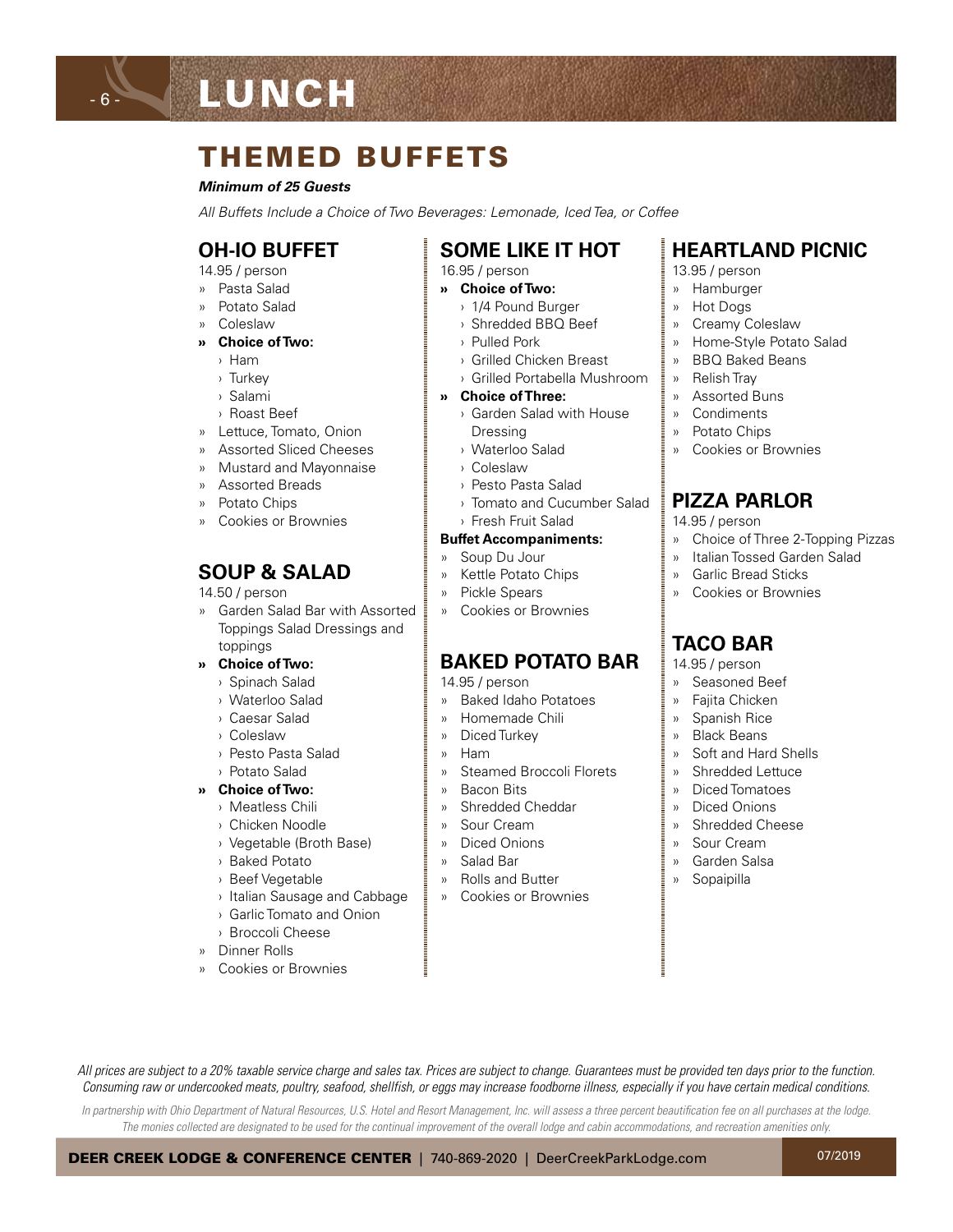# LUNCH

- 7 -

## BUILD-YOUR-OWN BUFFET

#### *Minimum of 25 Guests*

*All Lunch Buffets Include Rolls and Butter your choice of Two: Lemonade, Iced Tea or Coffee and Choice of a Dessert*

One Entree, Two Salads, Two Sides......................... 15.95 / person Two Entrees, Two Salads, Two Sides ....................... 17.95 / person Three Entrees, Three Salads, Three Sides ............... 21.95 / person

#### **SALADS**

- » Garden Salad V, GF
- » Spinach Salad with Strawberries and Candied Pecans – V, GF
- » Waterloo Salad
- » Caesar Salad V
- » Coleslaw V
- » Potato Salad GF
- » Fruit Salad VG, GF
- » Pasta Salad V

V=Vegetarian VG=Vegan GF=Gluten-Free

### **ENTREES**

- » Hamburgers
- » Lemon Pepper Cod GF
- » BBQ Chicken Breast GF » Oven Roasted Chicken
- Breast GF
- » Roast Beef Au Jus GF
- » Roasted Turkey Breast GF » Spaghetti and Meatballs
- » Meatloaf with Brown Sugar
- Glaze » Roasted Pork Loin – GF
- » Portabello Penne Pasta VG, GF
- **SIDES** » Rice Pilaf – VG, V, GF
- » Oven Roasted Red Potatoes – VG, GF
- » Garlic Mashed Potatoes V, GF
- » Traditional Mashed Potatoes with Gravy
- » Baked Potato VG, GF
- » Seasoned Potato Wedges
- » Fresh Green Beans VG, GF
- » Steamed Broccoli VG, GF
- » Honey Glazed Carrots VG, GF
- » Brussel Sprouts with Caramelized Onions and Bacon – GF
- » Buttered Corn V, GF
- » Cornbread Stuffing
- » Homemade Mac n' Cheese

# BOXED LUNCHES

## **THE PREMIER BOX LUNCH**

#### 14.95 / person

- **» Choice of Two:**
	- › Pastrami with Swiss on Rye
	- › Grilled Chicken Breast topped with Balsamic Greens on Ciabatta
	- › Turkey Club on Sourdough Bread
	- › Italian Sub Thinly Sliced Italian Meats with Tomatoes, Provolone and Banana Peppers
	- › Vegetable Wrap Fresh Seasonal Vegetables Tossed in Italian Dressing on a Flour Tortilla
- » Potato Chips or Sun Chips
- » Whole Fresh Fruit
- » Fresh Baked Cookie, Brownie, or Granola Bar
- » Soda or Bottled Water

## **THE LUNCH BOX**

- 13.95 / person
- **» Choice of Two:**
	- › Turkey
	- › Ham
	- › Roasted Vegetable
	- › Chicken Salad
	- › Tuna Salad
- » Assorted Condiments
- » Bag of Chips
- » Whole Fresh Fruit
- » Granola Bar
- » Soda or Bottled Water

*All prices are subject to a 20% taxable service charge and sales tax. Prices are subject to change. Guarantees must be provided ten days prior to the function. Consuming raw or undercooked meats, poultry, seafood, shellfish, or eggs may increase foodborne illness, especially if you have certain medical conditions.*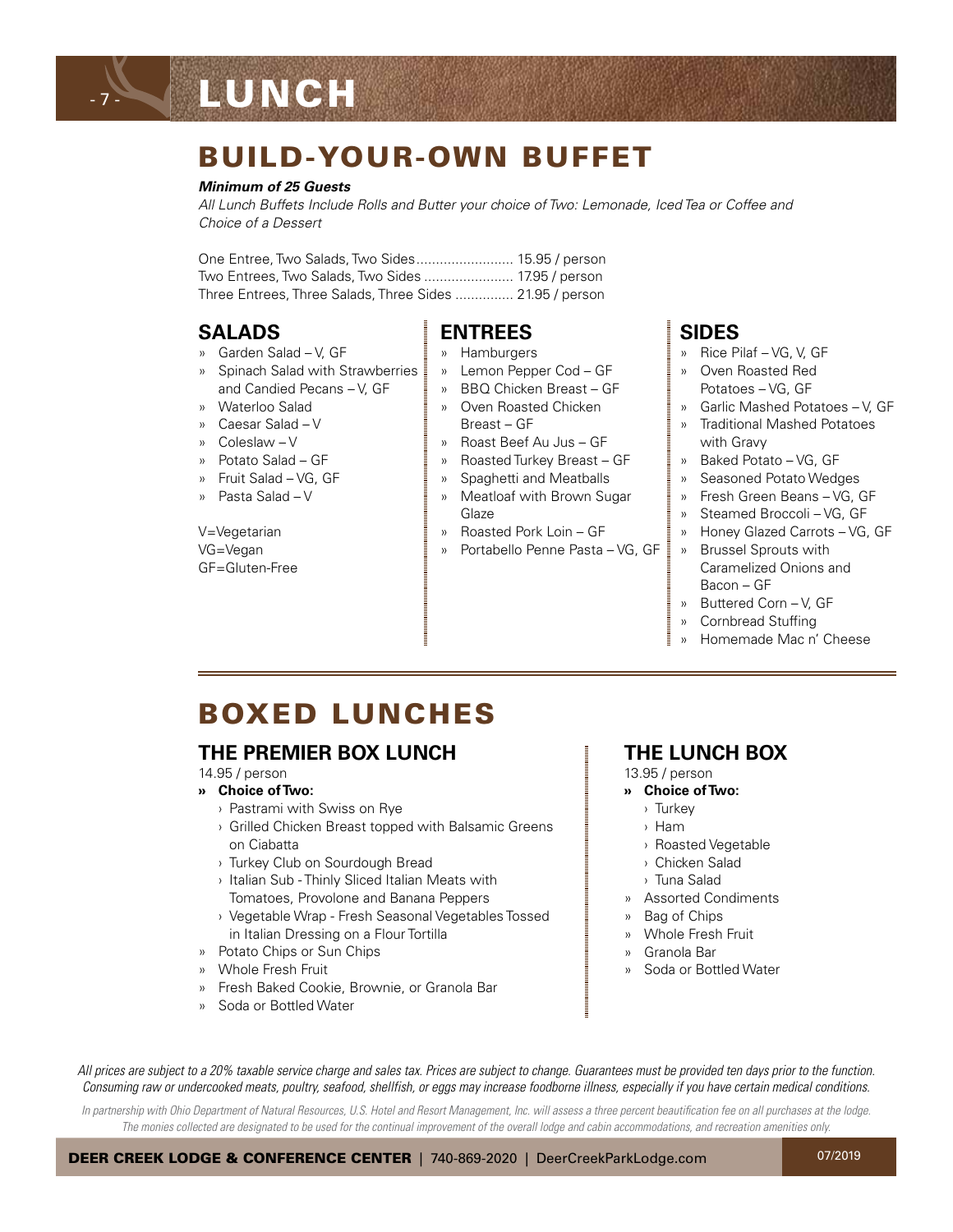

- 8 -

## PLATED ENTREES

*Tossed Garden Salad, Choice of Vegetable, Choice of Potato, Rolls and Butter Choice of Dessert, Choice of Two: Lemonade, Iced Tea or Coffee*

### **STUFFED BREAST OF CHICKEN**

20.95 / person Chicken Breast Stuffed with Cornbread, Ham and Swiss Cheese with Supreme Sauce.

### **OVEN ROASTED HALF CHICKEN GF**

21.95 / person Oven Roasted Half Chicken Lightly Covered with a Rotisserie Style Seasoning.

#### **HERB PORK MEDALLIONS GF**

21.95 / person Tender Pork Medallions with a Bourbon Peach Relish.

## **SEAFOOD PASTA**

21.95 / person Shrimp, Salmon, and Scallops in a Creamy Parmesan Cheese Sauce Atop a Bed of Cheese Ravioli.

#### **ATLANTIC SALMON GF**

23.95 / person Seared Salmon with a Bourbon Honey Glaze.

#### **BOURSIN CHICKEN GF**

19.95 / person Pan-Seared Airline Breast Stuffed with Boursin Cheese Sauce.

## **SIRLOIN STEAK GF**

24.95 / person Tender 10-Ounce Strip Grilled and Seared with Cognac Mushroom Cream.

## **LAMB CHOPS GF**

27.95 / person Seasoned with Mint and Topped with Raspberry Cabernet Coulis.

### **LOBSTER TAIL GF**

Market Price Served with Butter and a Lemon Wedge.

#### **SURF & TURF GF**

45.95 / person A marinated 6-ounce filet served with Large Pan-Seared Sea Scallops and a Lemon Beurre Blanc.

V=Vegetarian, VG=Vegan, GF=Gluten-Free

*All prices are subject to a 20% taxable service charge and sales tax. Prices are subject to change. Guarantees must be provided ten days prior to the function. Consuming raw or undercooked meats, poultry, seafood, shellfish, or eggs may increase foodborne illness, especially if you have certain medical conditions.*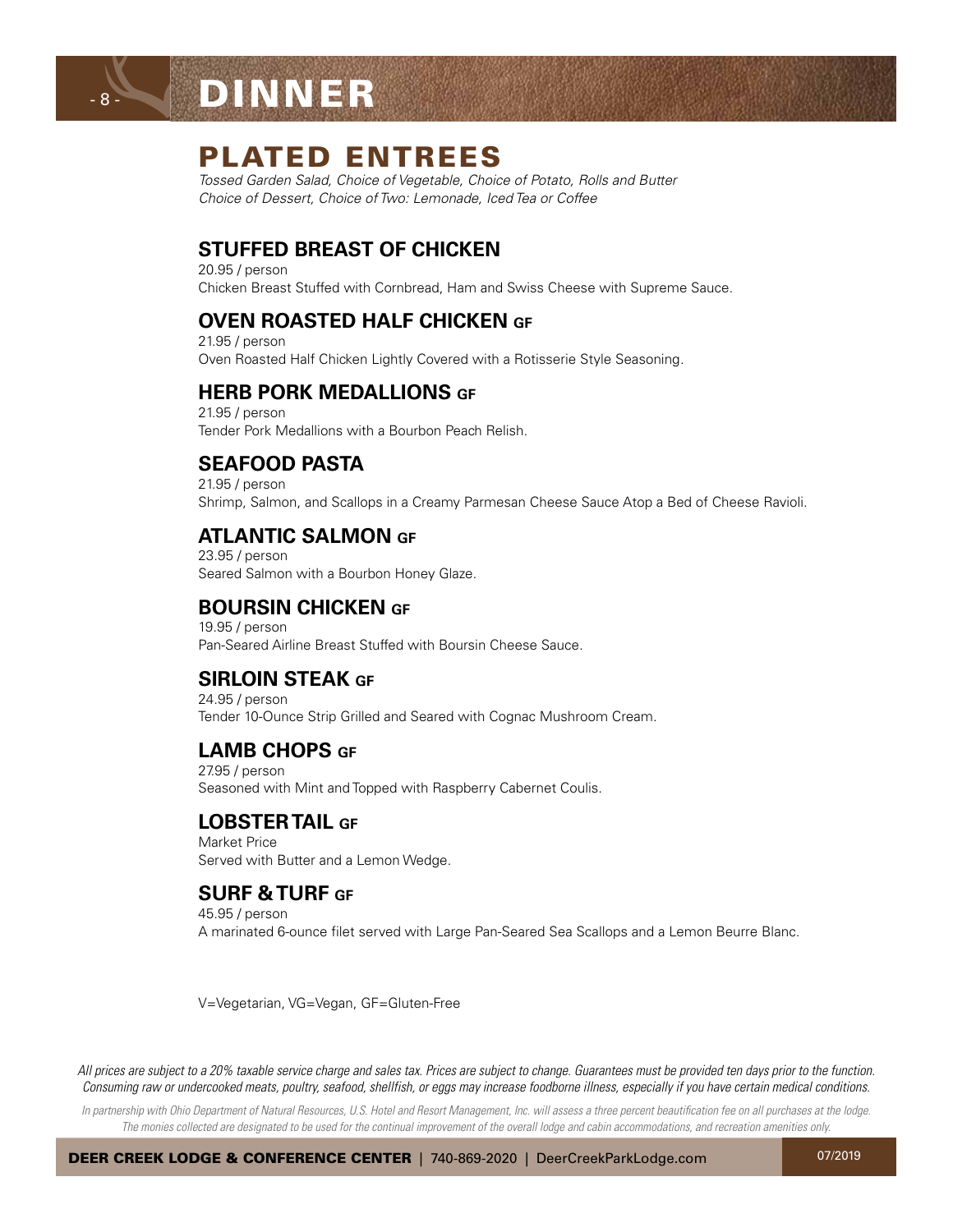# DINNER

- 9 -

## BUILD-YOUR-OWN BUFFET

*Minimum of 25 Guests - Additional Fees May Apply if Minimum Buffet Numbers Are Not Met*

*All Dinner Buffets Include Rolls and Butter, Choice of Dessert, Choice of Two Beverages: Lemonade, Iced Tea or Coffee*

| Two Entrees, Two Salads, Two Sides  23.95 / person       |  |
|----------------------------------------------------------|--|
| Three Entrees, Three Salads, Three Sides  25.95 / person |  |

#### **SALADS**

- » Garden Salad V, GF
- » Spinach Salad with Strawberries and Candied Pecans – V, GF
- » Waterloo Salad
- » Caesar Salad V
- » Coleslaw V
- » Pasta Salad V \*
- » Sliced Fresh Fruits VG
- » Home-Style Potato Salad GF

V=Vegetarian VG=Vegan GF=Gluten-Free \*Available as Gluten Free

## **ENTREES**

- » Chicken Breast Supreme
- » Chicken Piccata GF
- » Portabella Penne Pasta VG
- » Sliced Roast Beef Au Jus GF
- » Blackened and Grilled
- Salmon GF
- » Meat or Vegetable Lasagna
- » Glazed Ham GF
- » Herb Roast Pork Loin
- » Grilled Chicken Breast GF
- » Chicken Marsala
- » Pot Roast GF
- » Stuffed Chicken Breast
- » Roasted Turkey Breast
- with Gravy
- » Meatloaf with Brown Sugar Glaze

#### **SIDES**

- » Rice Pilaf VG, GF
- » Wild Rice VG, GF
- » Oven Roasted Red Potatoes – VG, GF
- » Garlic Mashed Potatoes
- » Mashed Potatoes with Gravy
- » Stuffing
- » Macaroni and Cheese
- » Baked Potato VG, GF
- » Au Gratin Potatoes
- » Baked Sweet Potatoes
- » Green Bean Casserole V
- » Fresh Green Beans VG, GF
- » Steamed Broccoli VG, GF
- » Honey Glazed Carrots VG, GF
- » Brussels Sprouts with Caramelized Onions and Bacon
- » Buttered Corn V, GF
- » Grilled Asparagus VG, GF
- » Spanish Rice VG, GF

*All prices are subject to a 20% taxable service charge and sales tax. Prices are subject to change. Guarantees must be provided ten days prior to the function. Consuming raw or undercooked meats, poultry, seafood, shellfish, or eggs may increase foodborne illness, especially if you have certain medical conditions.*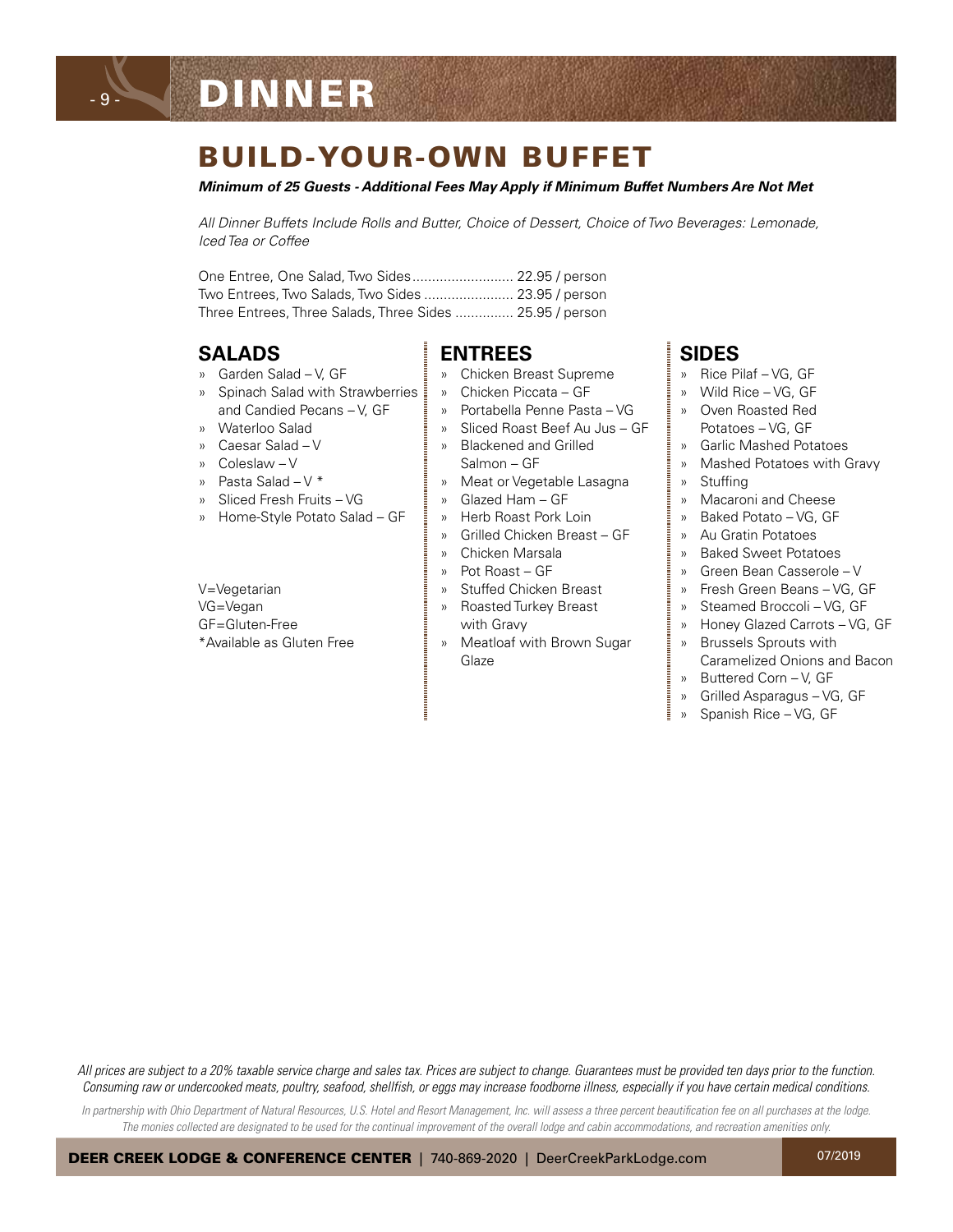## THEMED BUFFETS

*Minimum of 25 Guests - Additional Fees May Apply if Minimum Buffet Numbers Are Not Met*

*All Buffets Include a Choice of Two Beverages: Lemonade, Iced Tea, or Coffee*

### **MEXICAN FIESTA**

21.95 / person

- 10 -

- » Nachos Choice of:
	- › Nacho Cheese Sauce
	- › Pico de Gallo
	- › Bean Dip

#### **» Choice of Two:**

- › Tacos
- › Fajita Chicken
- › Paella
- › Beef Enchiladas
- › Chicken Enchiladas
- › Tamales
- » Diced Tomatoes
- » Diced Onions
- » Shredded Lettuce
- » Shredded Cheese
- » Sour Cream and Salsa
- » Spanish Rice
- » Black Beans
- » Sopaipilla or Churros

#### **THE GODFATHER**

24.95 / person

- » Penne Pasta with Choice of Alfredo or Marinara
- **» Choice of Two:**
	- › Meat Lasagna
	- › Vegetable Lasagna
	- › Stuffed Shells
	- › Chicken Cacciatore
	- › Itailan Sausage with Onions and Peppers › Chicken Marsala
- **» Choice of Two:**
	- › Antipasto Salad
	- › Caesar Salad
	- › Gouda Pasta Salad
	- › Italian Salad
- » Served with Garlic Bread
- » Choice of One Dessert

## **ASIAN BUFFET**

- 21.95 / person
- » Spring Rolls
- » Egg Rolls
- **» Choice of Two:**
	- › Beef and Broccoli Stir Fry
	- › Sesame Chicken
	- › Pepper Steak
	- › Ginger Beef
	- › Teriyaki Chicken
	- › General Taos's Chicken
	- › Chop Suey
- **» Choice of One:**
	- › Fried Rice Rice
	- › Pilaf White Rice
- **» Choice of One:**
- › Mixed Green Salad with Mandarins and Toasted Almonds
	- › Asian Cabbage
- › Asian Noodle Salad
- » Fortune Cookies
- » Choice of Dessert

#### **CARVERS BUFFET**

26.95 / person\*

- **» Choice of Two:**
	- › Herbed Roasted Pork Loin
	- › Top Round of Beef Prime Rib
	- › Oven Roasted Turkey Breast
	- › Honey Glazed Ham
- » Choice of Two Vegetables
- » Choice of One Starch
- » Choice of Two Salads
- » Choice of One Dessert
- » Dinner Rolls and Butter

*All prices are subject to a 20% taxable service charge and sales tax. Prices are subject to change. Guarantees must be provided ten days prior to the function. Consuming raw or undercooked meats, poultry, seafood, shellfish, or eggs may increase foodborne illness, especially if you have certain medical conditions. In partnership with Ohio Department of Natural Resources, U.S. Hotel and Resort Management, Inc. will assess a three percent beautification fee on all purchases at the lodge.*  The monies collected are designated to be used for the continual improvement of the overall lodge and cabin accommodations, and recreation amenities only.

*\*Carving fee of \$50 per 100 applies*

#### **SOUTHERN BELL**

- 21.95 / person
- **» Choice of Two:**
	- › Country Fried Steak
	- › Fried Chicken
	- › Fish Fry
	- › Oven Roasted Herb Chicken
	- › Shrimp and Grits
	- › BBQ Chicken

#### **» Choice of One:**

- › Fried Cabbage
- › Jambalaya Rice
- › Black Eyed Peas
- › Collard Greens
- › Hopping John
- › Corn Pudding
- **» Choice of One:**
	- › Mashed Potatoes
	- › Sweet Potatoes
	- › Fried Potatoes
- **» Choice of One:**
	- › Corn Bread
	- › Corn Muffins
- » Choice of One Dessert

07/2019

DEER CREEK LODGE & CONFERENCE CENTER | 740-869-2020 | DeerCreekParkLodge.com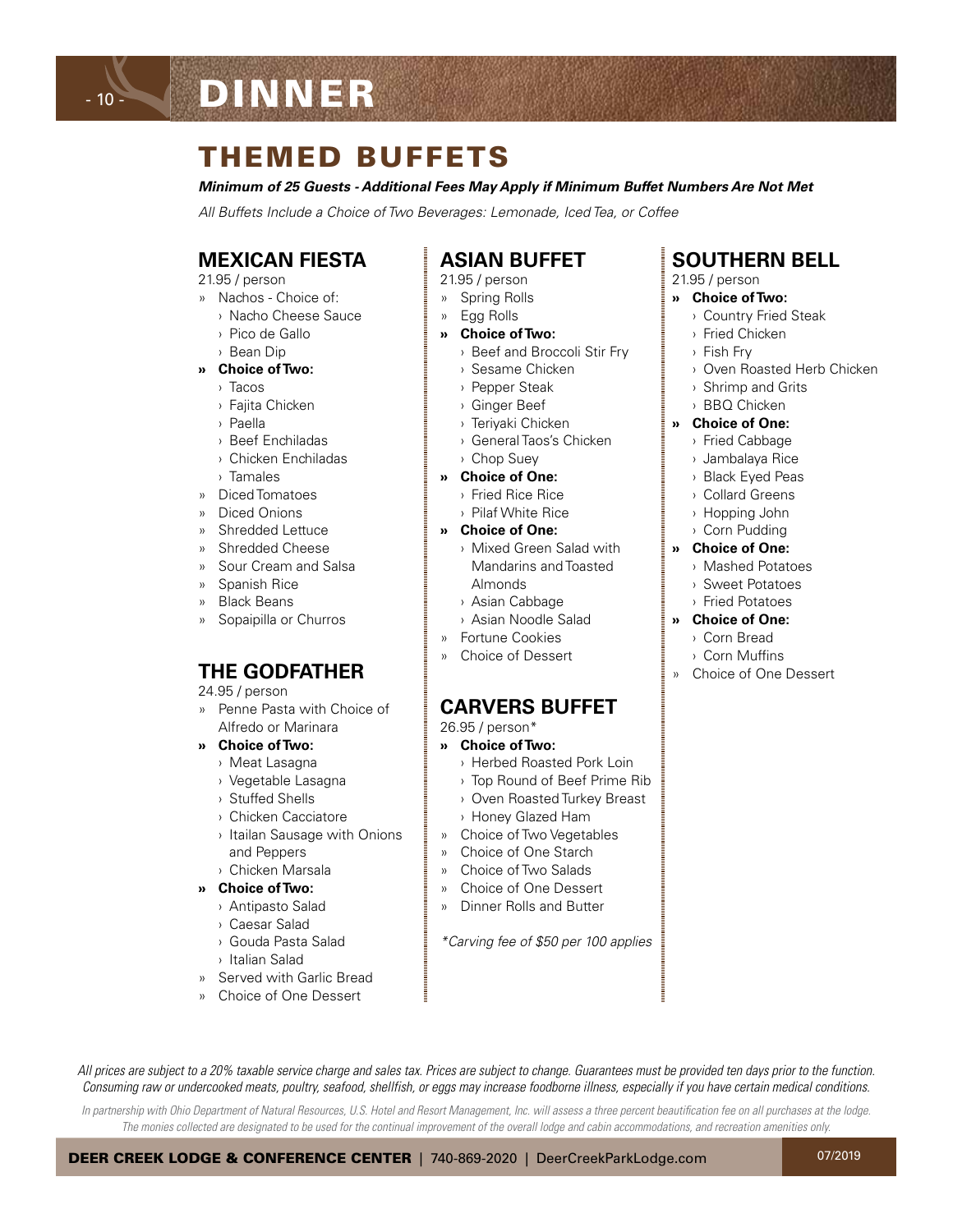## BACK WOODS BBQ

*Minimum of 25 Guests - Additional Fees May Apply if Minimum Buffet Numbers Are Not Met*

*Grill Chef Fee of \$50.00 Required on All Outdoor Cookouts*

### **COOKOUT BUFFETS**

- 11 -

| Hamburgers and Grilled Breasts of Chicken  19.95 / person |  |
|-----------------------------------------------------------|--|
| BBQ Chicken and BBQ Pork Ribs 25.95 / person              |  |
|                                                           |  |
|                                                           |  |
|                                                           |  |
| (Minimum 50 people for Hog Roast)                         |  |

#### **BUFFET INCLUDES**

- » Home-Style Potato Salad
- » Creamy Coleslaw
- » Marinated Vegetable Salad
- » BBQ Baked Beans
- » Potato Wedges
- » Buttered Corn on the Cob
- » Watermelon Slices
- » Cookies or Brownies
- » Choice of Two: Lemonade, Iced Tea or Coffee

#### *Location Subject to Change at Lodge's Discretion Based on Anticipated Weather and Temperature Forecast.*

*All prices are subject to a 20% taxable service charge and sales tax. Prices are subject to change. Guarantees must be provided ten days prior to the function. Consuming raw or undercooked meats, poultry, seafood, shellfish, or eggs may increase foodborne illness, especially if you have certain medical conditions.*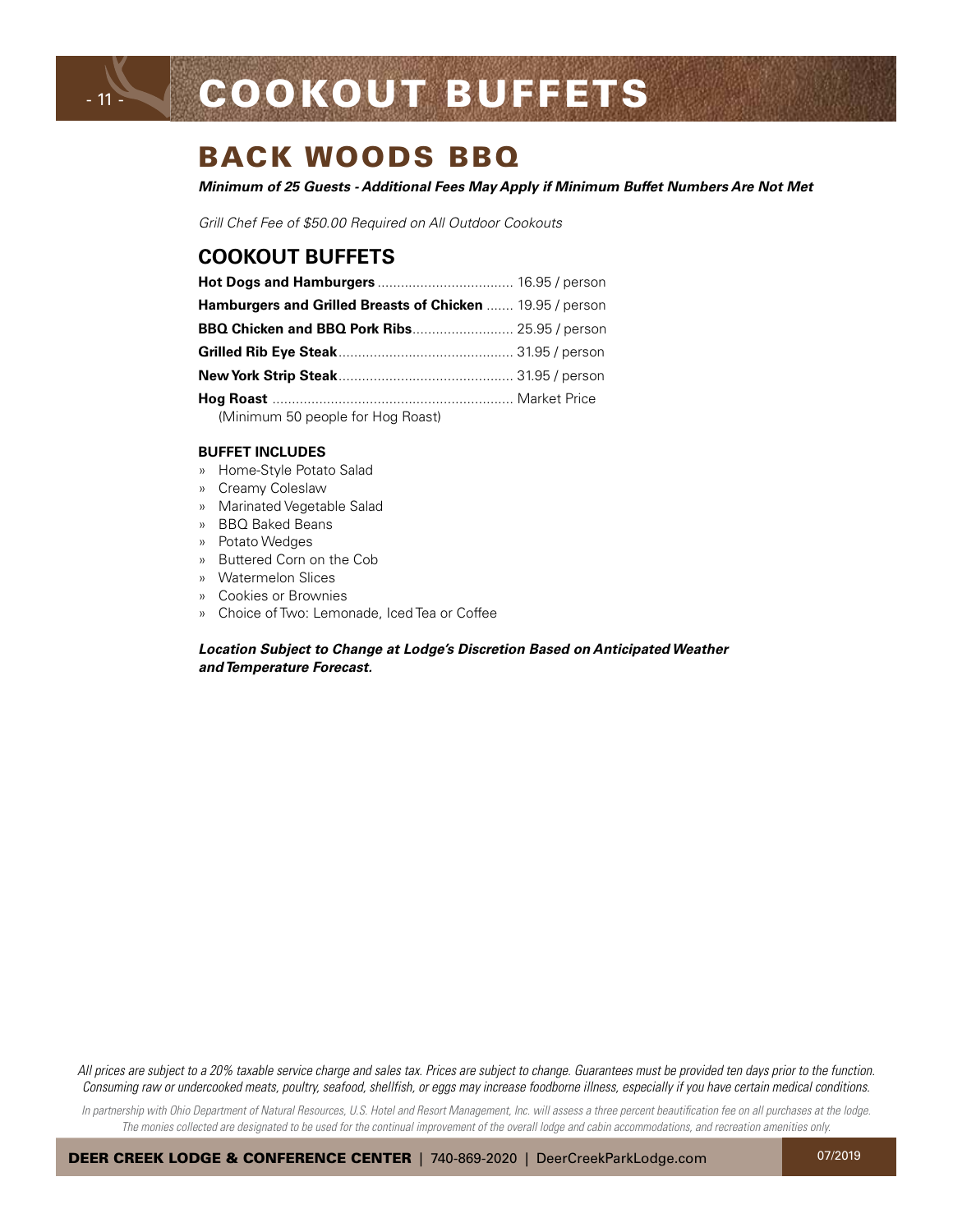## - 12 -

# BANQUET OPTIONS

#### **SALADS**

- » Garden Salad
- » Caesar Salad
- » Cole Slaw
- » Waterloo Salad
- » Spinach Salad
- » Fruit Salad
- » Potato Salad

#### **SOUPS**

- » Tomato Basil
- » Chicken Noodle
- » Broccoli Cheddar
- Vegetable Beef
- » Chili
- » Meatless Chili
- » French Onion
- » Italian Sausage and Cabbage
- » Beer Cheese
- » Baked Potato
- » Vegetable (Broth Base)
- » Ham and Bean

#### **VEGETABLES**

- » Green Bean Casserole
- » Fresh Green Beans
- Steamed Broccoli
- » Honey Glazed Carrots
- » Brussel Sprouts with Carmelized Onions and Bacon
- » Buttered Corn

#### **STARCHES**

- » Rice Pilaf
- » Oven Roasted Red Potatoes
- » Baked Potatoes » Garlic Mashed
- Potatoes
- » Au Gratin Potatoes
- » Baked Sweet Potatoes
- » Scalloped Potatoes
- » Seasoned Potato **Wedges**
- » Wild Rice
- » Traditional Mashed Potatoes with Gravy
- » Homemade Mac n' Cheese
- » Cornbread Stuffing

#### **DESSERTS**

- » Tiramisu
- » Chocolate Cake
- » German Chocolate Cake
- » Carrot Cake
- » Red Velvet Cake
- » Petite Fours
- » Cheese Cake
- » Apple Pie
- » Cherry Pie
- Pecan Pie
- » Apple Cobbler
- » Cherry Cobbler
- » Pumpkin Pie
- » Coconut Cream Pie
- » Lemon meringue Pie
- » Chocolate Cream Pie
- » Chocolate or Vanilla Ice Cream
- » Assorted Cookies
- **Brownies**
- » Churros

*All prices are subject to a 20% taxable service charge and sales tax. Prices are subject to change. Guarantees must be provided ten days prior to the function. Consuming raw or undercooked meats, poultry, seafood, shellfish, or eggs may increase foodborne illness, especially if you have certain medical conditions.*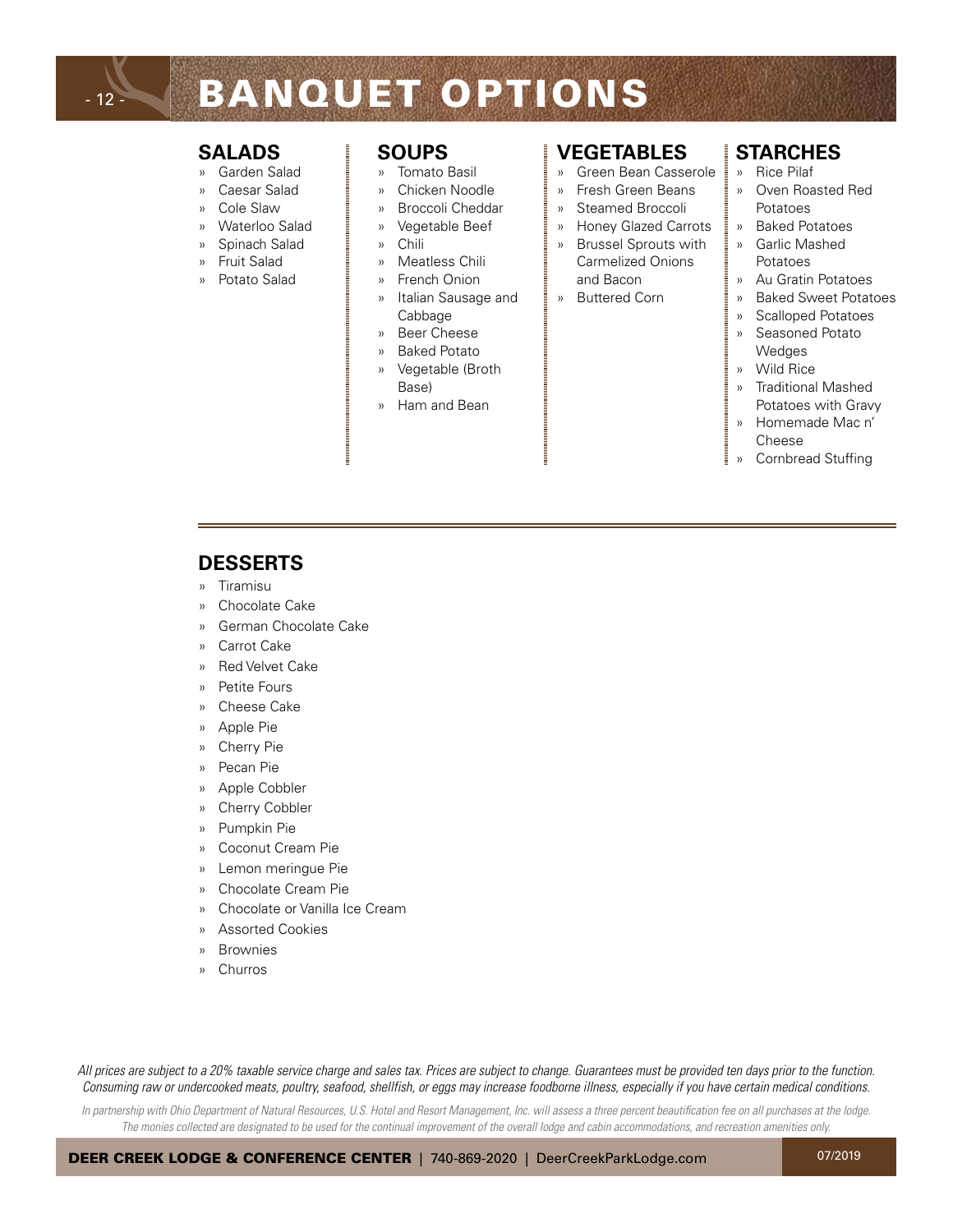*The following options are to help you with special diets. Please choose one option for each category for your group. In an effort to bring everyone together, the options below will be included with the main course minus the meat, gluten, etc.*

#### **VEGETARIAN OPTIONS**

- » Loaded Baked Potato
- » Grilled Vegetable Wrap
- » Small Veggie Pizza

- 13 -

- » Black Bean Burger
- » Beans and Rice
- » Pasta Primavera
- » Cheese & Spinach Stuffed Portabella
- » Black Bean Chili (10 person Minimum)
- » Vegetable Stir Fry

### **VEGAN OPTIONS**

- » Veggie Wrap
- » Zucchini Pasta Primavera
- » Choice of Salad from the Salad List
- » Spinach Stuffed Portabella
- » Vegetable Stir Fry

#### **GLUTEN FREE**

- » Pasta Marinara
- » Cheese & Spinach Stuffed Portabella
- » Chicken Breast with a White Wine Butter Sauce
- » Vegetable Stir Fry

*All prices are subject to a 20% taxable service charge and sales tax. Prices are subject to change. Guarantees must be provided ten days prior to the function. Consuming raw or undercooked meats, poultry, seafood, shellfish, or eggs may increase foodborne illness, especially if you have certain medical conditions.*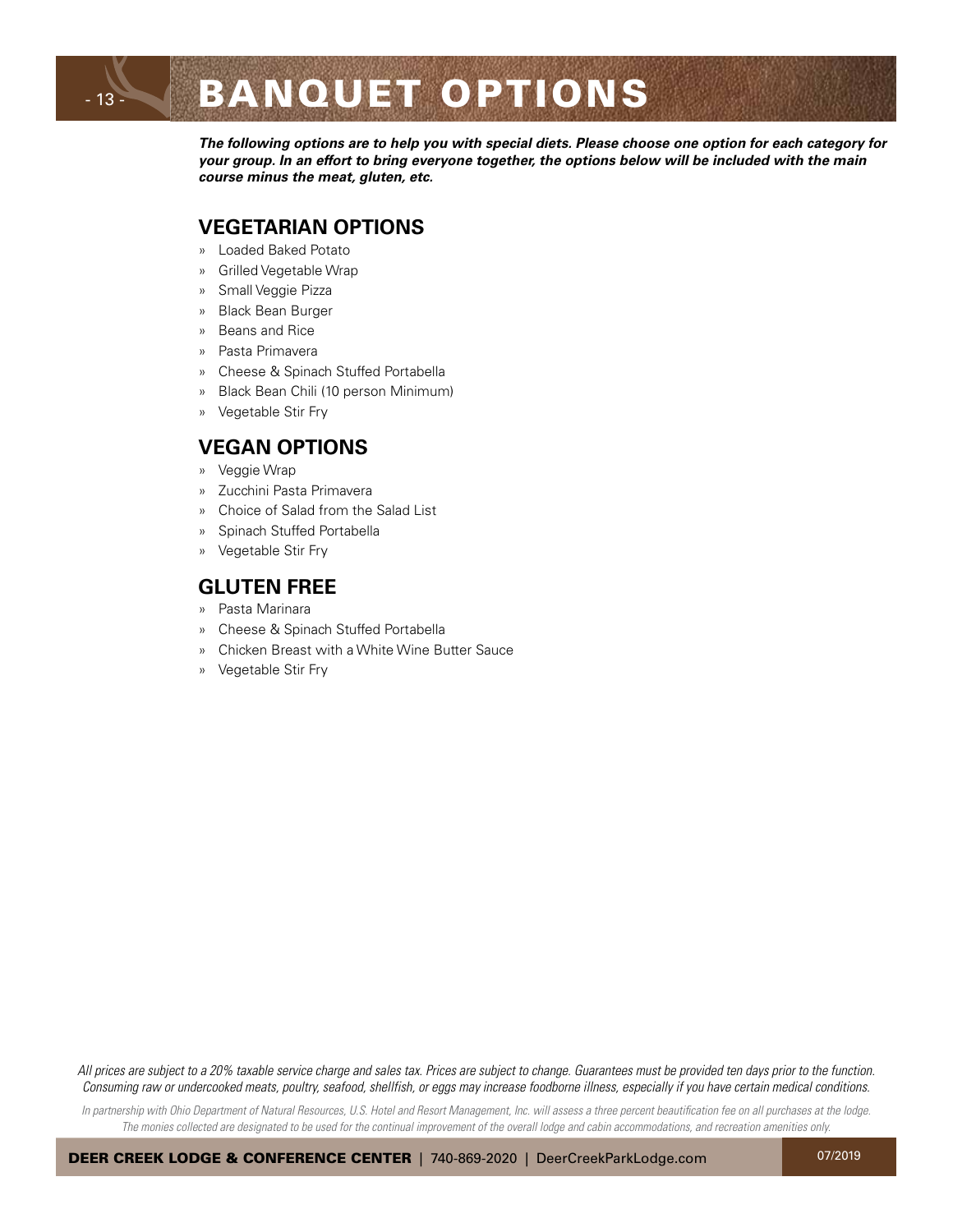#### *Sold in 50 Piece Units*

- 14 -

| <b>Buffalo Wings with Celery and Bleu Cheese</b> BBQ, Mild, Hot or Teriyaki 120.00 |  |
|------------------------------------------------------------------------------------|--|
|                                                                                    |  |
|                                                                                    |  |
| <b>Vegetable Spring Rolls</b> Served with a Sweet and Sour Sauce85.00              |  |
|                                                                                    |  |
|                                                                                    |  |
|                                                                                    |  |
|                                                                                    |  |

#### DISPLAYS *Serves 25 Guests*

#### **CHEESE AND CRACKER DISPLAY**

| <b>VEGETABLE DISPLAY</b>                                                                                                  |
|---------------------------------------------------------------------------------------------------------------------------|
| <b>ARTICHOKE AND SPINACH DIP</b>                                                                                          |
| <b>SMOKED SALMON DISPLAY</b><br>Smoked Salmon Served with Red Onion, Hard Cooked Egg, Capers and Toasted Baguettes 100.00 |
| AN ITALIAN DISPLAY<br>Prosciutto, Salami, Capicola Pepperoni, Provolone, Pepperoncini, Roasted Red Peppers                |

*All prices are subject to a 20% taxable service charge and sales tax. Prices are subject to change. Guarantees must be provided ten days prior to the function. Consuming raw or undercooked meats, poultry, seafood, shellfish, or eggs may increase foodborne illness, especially if you have certain medical conditions.*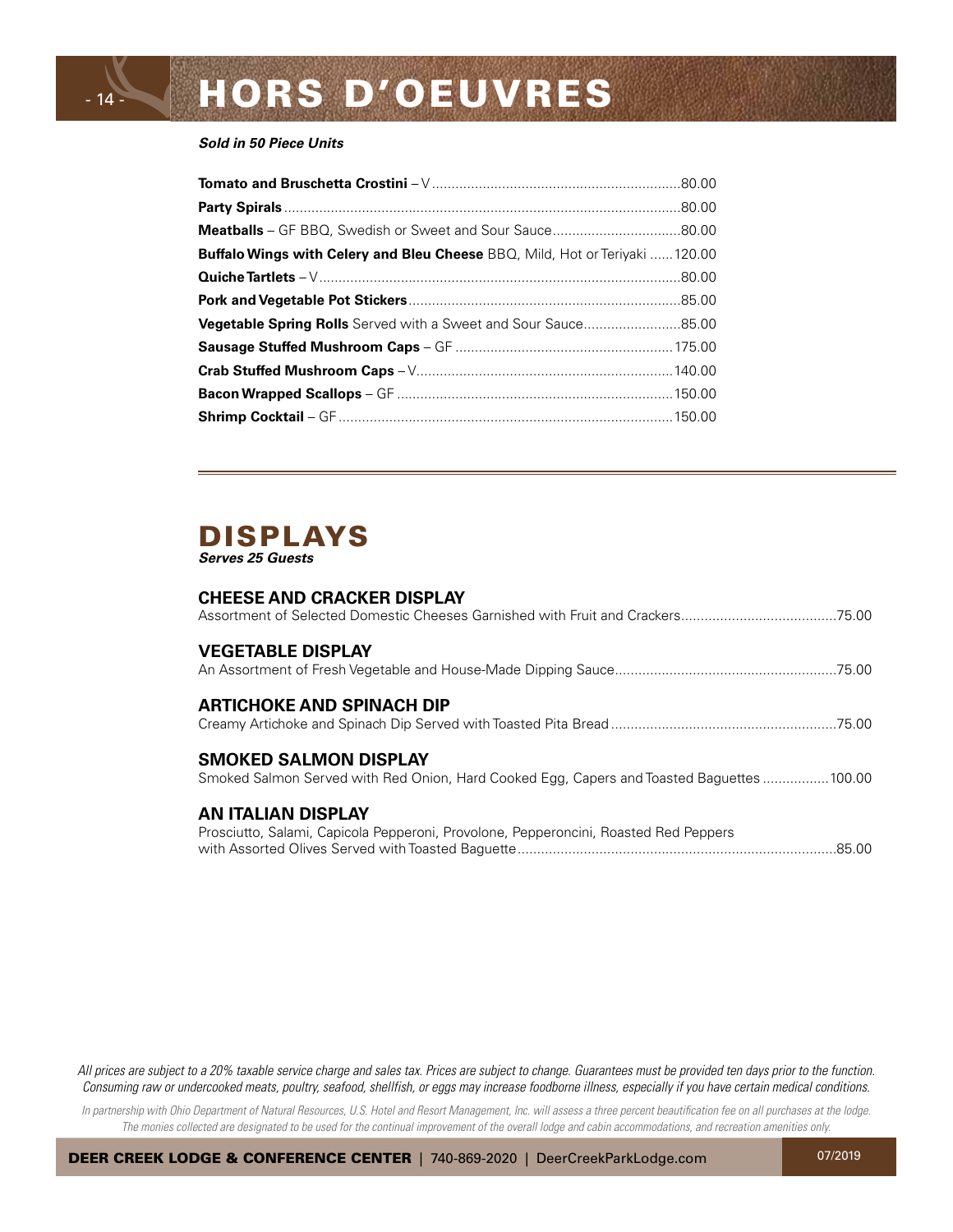# CHILDREN'S PLATED MENU

(Ages 12 and Under)

9.95 / child

#### **Choice of:**

- » Applesauce
- » Tossed Greens

#### **Choice of:**

- » Milk
- » Soda
- » Lemonade

#### **Choice of One:**

- » 2 Large Chicken Tenders Fried Golden Brown. Served with French Fries
- » Grilled Hamburger or Cheeseburger. Served with French fries
- » Spaghetti Topped with a Marinara Sauce. Served with Roll and Butter
- » Macaroni and Cheese. Served with Roll and Butter

Served with a Popsicle for Dessert

*All prices are subject to a 20% taxable service charge and sales tax. Prices are subject to change. Guarantees must be provided ten days prior to the function. Consuming raw or undercooked meats, poultry, seafood, shellfish, or eggs may increase foodborne illness, especially if you have certain medical conditions.*